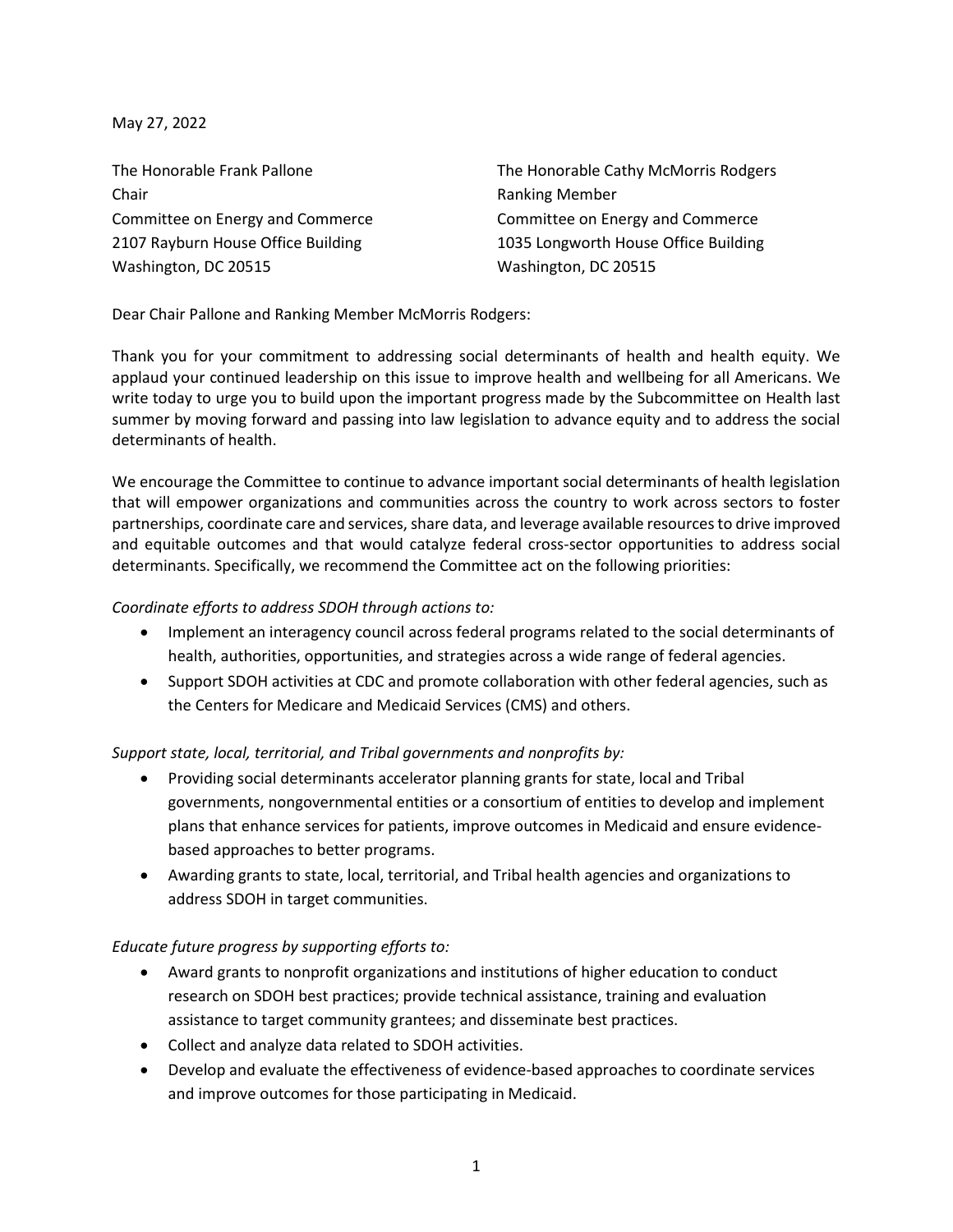Taken together, these elements will address the complexity that often stymies innovative cross-sector efforts or limits the scope and scalability of initiatives at the state, local, territorial, Tribal, and federal levels. We believe it is critical to ensure governments have the needed capacity and support to incubate innovative strategies – and the entire nation will benefit from the results of their effort.

We appreciate your consideration of this request and thank you again for your leadership and ongoing commitment to addressing social determinants of health. These efforts will improve the well-being of communities around the country and maximize coordination across important health and social service programs.

## Sincerely,

Action Communication and Education Reform Addiction Connections Resource Addiction Professionals of North Carolina Akron Children's Hospital (Children's Hospital Medical Center of Akron) Alameda County Public Health Dept./VNA-Inc. Aligning for Health Allina Health American Association of Service Coordinators American Association on Health and Disability American Health Information Management Association (AHIMA) American Psychological Association AMGA Association for Clinical Oncology Association of Diabetes Care & Education Specialists Association of State Public Health Nutritionists Big Cities Health Coalition Black Women's Health Imperative Capital Healthcare Group, LLC Catholic Health Association of the United States Center for Black Women's Wellness Center for Independence of the Disabled, NY Change Healthcare Children's Hospital Association Common Threads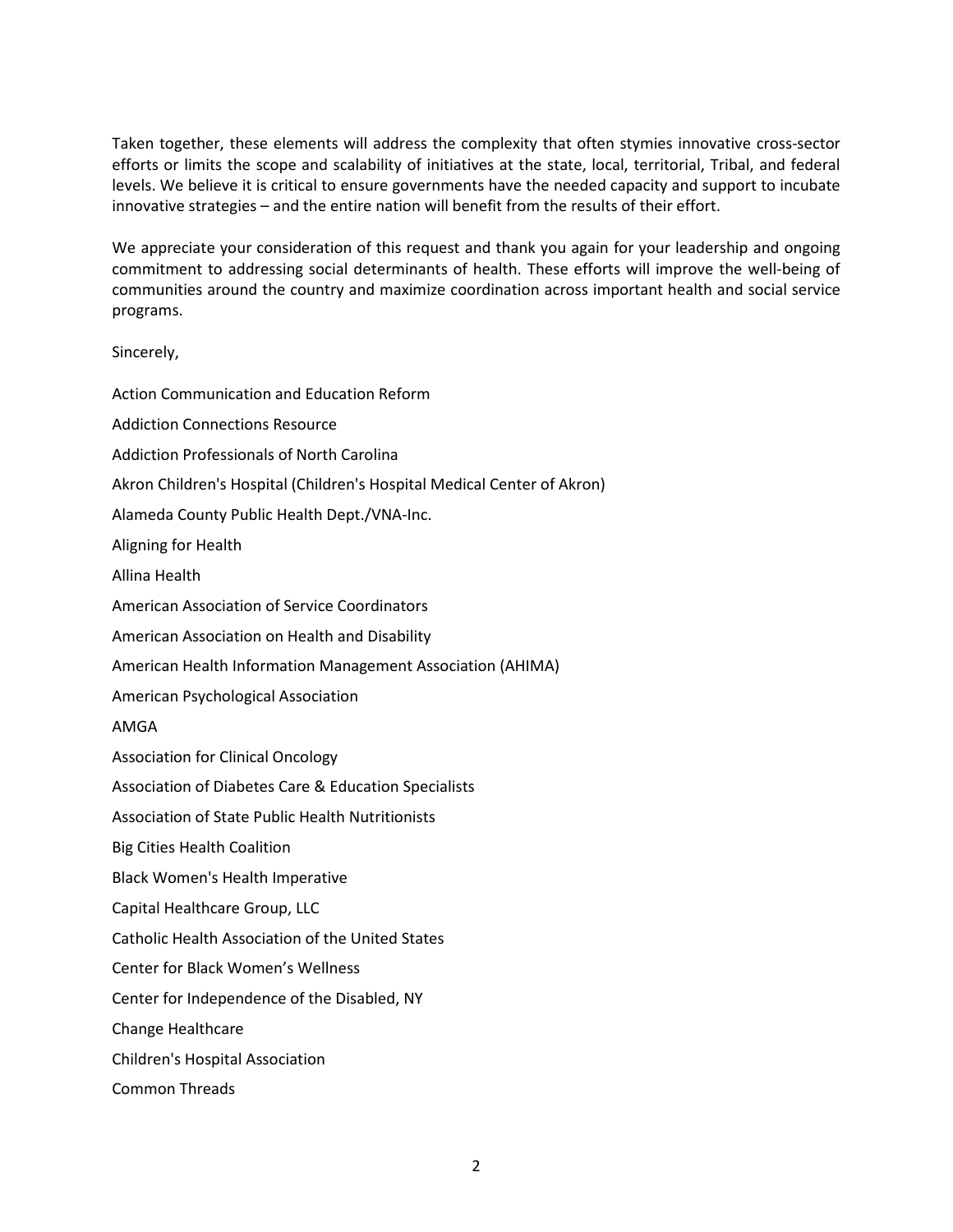Community ConneXor Continual Care Solutions Continuum Health Group Council on Social Work Education (CSWE) **CyncHealth** EFS Supervision Strategies, LLC Epilepsy Foundation Feeding Northeast Florida findhelp Green & Healthy Homes Initiative, Inc Healthcare Leadership Council Healthy Alliance KidSucceed LLC Lakeshore Foundation Lyft, Inc. Macoupin County Public Health Department Maine Primary Care Association Medical Group Management Association MIKE Program National Association of ACOs National Athletic Trainers' Association National Committee for Quality Assurance National Councl on Aging (NCOA) National Health Law Program National Kidney Foundation Nemours Children's Health Patient Access Network (PAN) Foundation Primary Care Collaborative Revitalize Community Development Corporation SCAN Health Plan Sepsis Alliance Signify Health Special Needs Plan Alliance